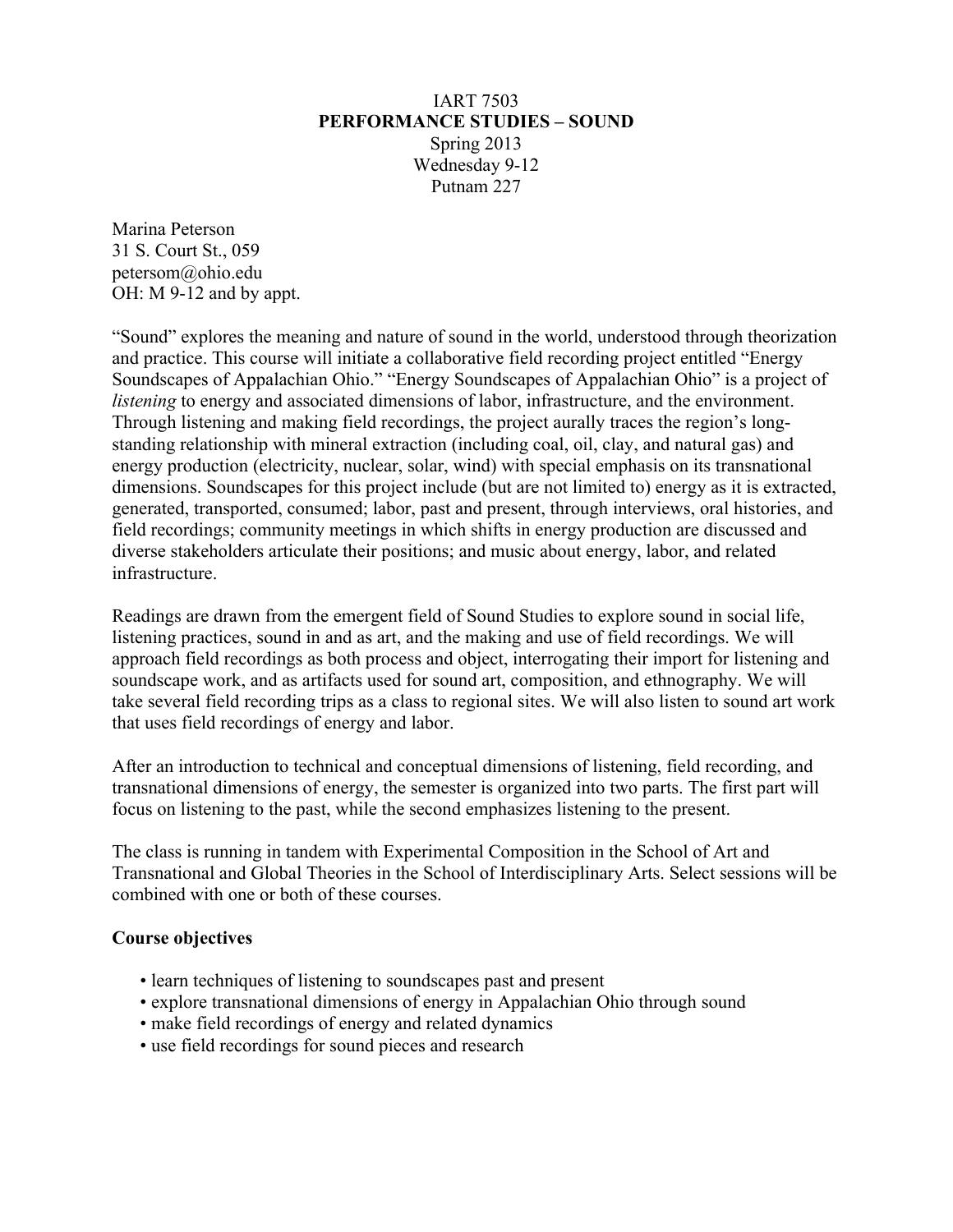## **Readings**

Required:

Sterne, Jonathan. 2012. *The Sound Studies Reader.* London: Routledge.

Additional readings are on Blackboard

#### Recommended:

Kelly, Caleb. 2011. *Sound*. Cambridge, MA: The MIT Press.

http://soundstudiesblog.com ("like" on Facebook for updates)

## **Requirements**

#### *Participation* [20%]

The course is a seminar and depends on the participation of all. Be versant with the assigned readings, and prepared to engage in productive discussion. Much of the class focuses on listening, making, and recording, for which active participation is expected. You should plan on attending all class sessions. Any missed classes must be discussed with the professor.

#### *Field trips* [20%]

We will take listening/field recording trips during select class sessions. Some fieldtrips will be scheduled outside of class time. There will be 5 events total outside of our scheduled class session. You are required to attend 2 of these. A full list will be provided.

#### *Soundscape essays* [20%]

During the semester you will write a 3-5 page historic soundscape reconstruction and a soundscape ethnography.

Historic soundscape reconstruction, due February 27 Soundscape ethnography, due April 3

## *Final project* [40%]

The final project may take the form of (1) a sound project + paper *or* (2) research paper. (1) A sound piece should use field recordings from class. The accompanying paper (6-8 pp.) should be a critical analysis of your piece.

(2) A research paper related to energy in Appalachian Ohio can be on historic soundscapes or consist of a sonic ethnography. The paper (12-15 pp.) should explore themes discussed in class, drawing on relevant texts outside of those read in class in order to develop your analysis more fully.

Your grade will be based on your abstract [10%] and final paper/project [30%] Abstract, due March 13 Final paper/project, due April 24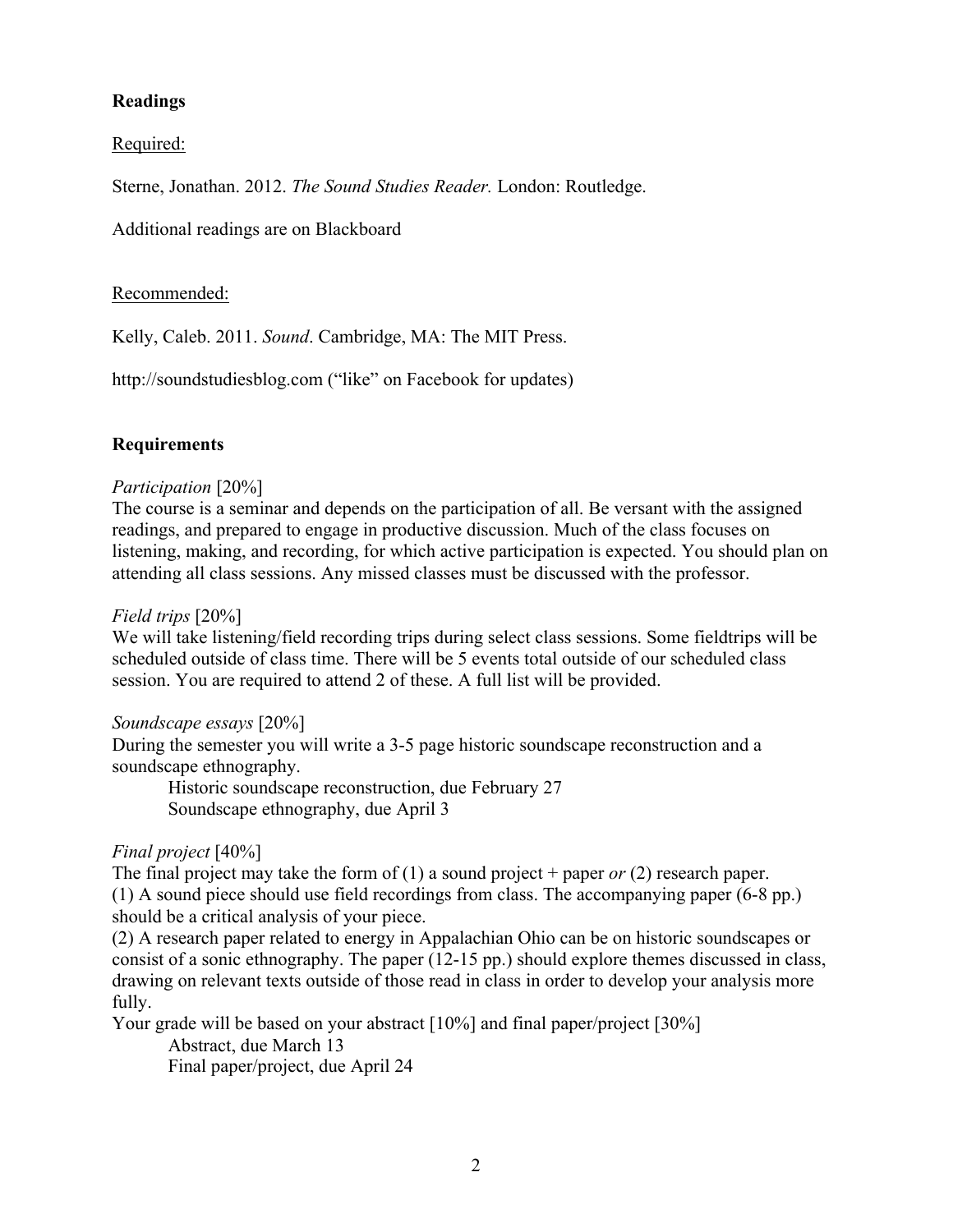#### **SCHEDULE**

[tentative dates and fieldtrip locations – schedule subject to change]

#### **Week 1 January 16 Introduction to the course**

Microphone building (with Art 5116)

#### **Week 2 January 23 Soundscapes and audio technology**

Soundwalk and/or field recording workshop

Readings: Schafer Chion Kittler Meintjes Kahn Berland

Brenneis, Donald with Steve Feld. 2004. "Doing Anthropology in Sound." *American Ethnologist* 31(4):461-474.

Recommended: "Concepts of the Sonic" in *Sound*

Field recording resources: http://audio.tutsplus.com/tutorials/recording/a-beginners-guide-to-field-recording-pt-2/ http://www.trubitt.com/field\_1.html

## **\*Week 3 Friday, February 1, with IART 7407 Transnational energy**

Readings:

Buckley, G.L. 2004. History of Coal Mining in Appalachia. In: *Encyclopedia of Energy*, Volume 1, eds. Cutler J. Cleveland et al., 495-505. San Diego: Elsevier, Inc.

Morris, Rosalind C. 2008. The Miner's Ear. *Transitions* 98:96-115.

Demos, T. J. 2005. The Art of Darkness: Steve McQueen. *October* 114: 61-89.

Recommended: "Artists and Sound" in *Sound*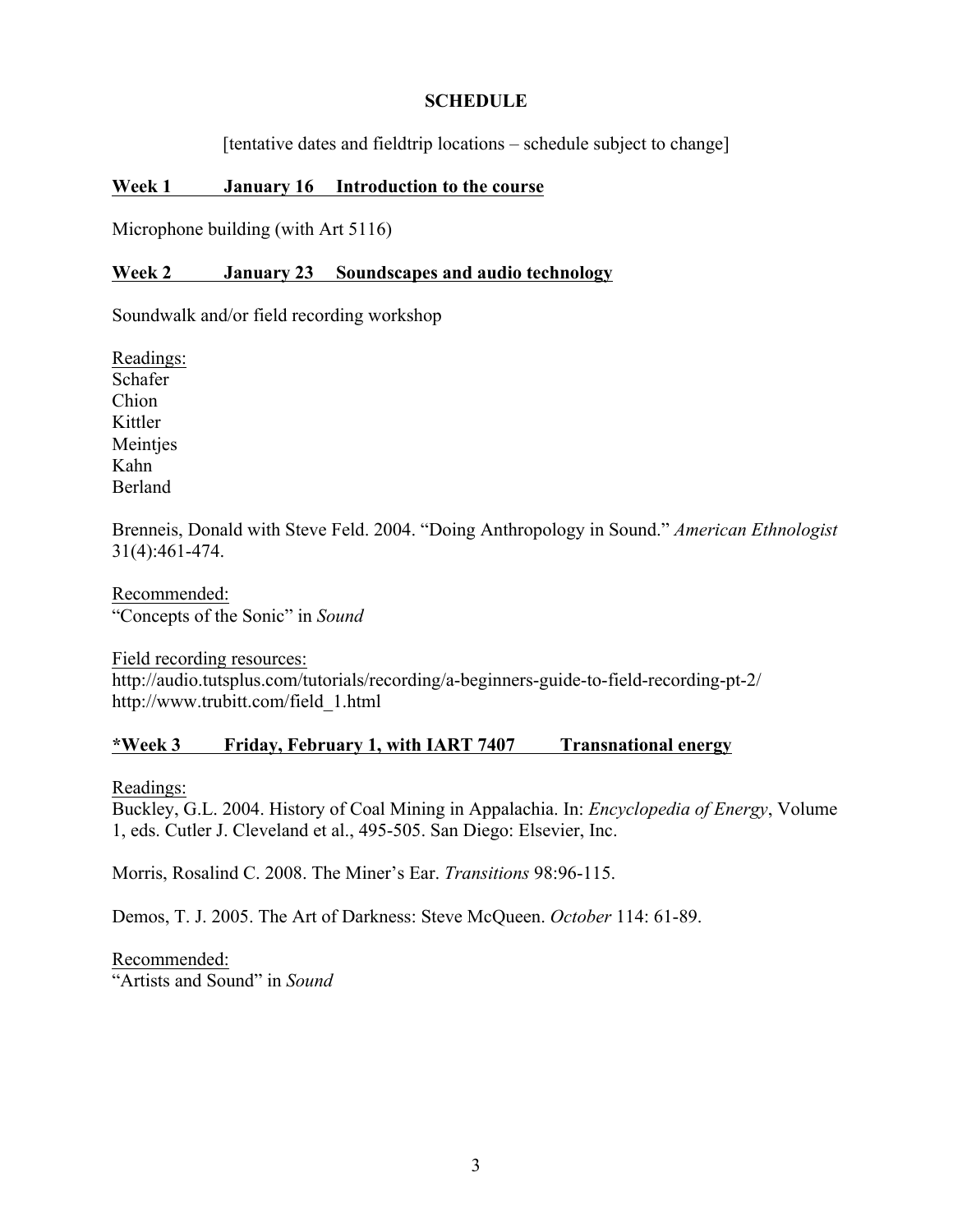## **LISTENING TO THE PAST**

#### **Week 4 February 6 Sonic pasts**

Readings: Thompson Blesser and Salter Leppert Rath Picker

Recommended: "Noise and Silence" in *Sound*

#### **Week 5 February 13 Listening historically**

Fieldtrip: Athens Historical Society and Alden archives

Meet at Athens Historical Society at 9 a.m.

#### **Week 6 February 20 Listening to/in archives**

Fieldtrip: Robinson's Cave (New Straitsville)

#### **Week 7 February 27 Music of coal**

Reading/listening:

Wright, Jack. 2007. *Music of Coal: Mining Songs from the Appalachian Coalfields.* Big Stone Gap, VA: Lonesome Records & Publishing.

10:30-11:30 Richard Greenlee

Due: Historic soundscape reconstruction (3-5 pp.)

Reconstruct a soundscape from the past from primary textual and/or visual material (adapted from Emily Thompson)

#### **March 6: Spring break**

## **LISTENING TO & IN THE PRESENT**

## **Week 8 March 13 Ethnographic listening**

Readings: Helmreich Ihde Bijsterveld

Recommended: "The Listener and Acoustic Space" in *Sound*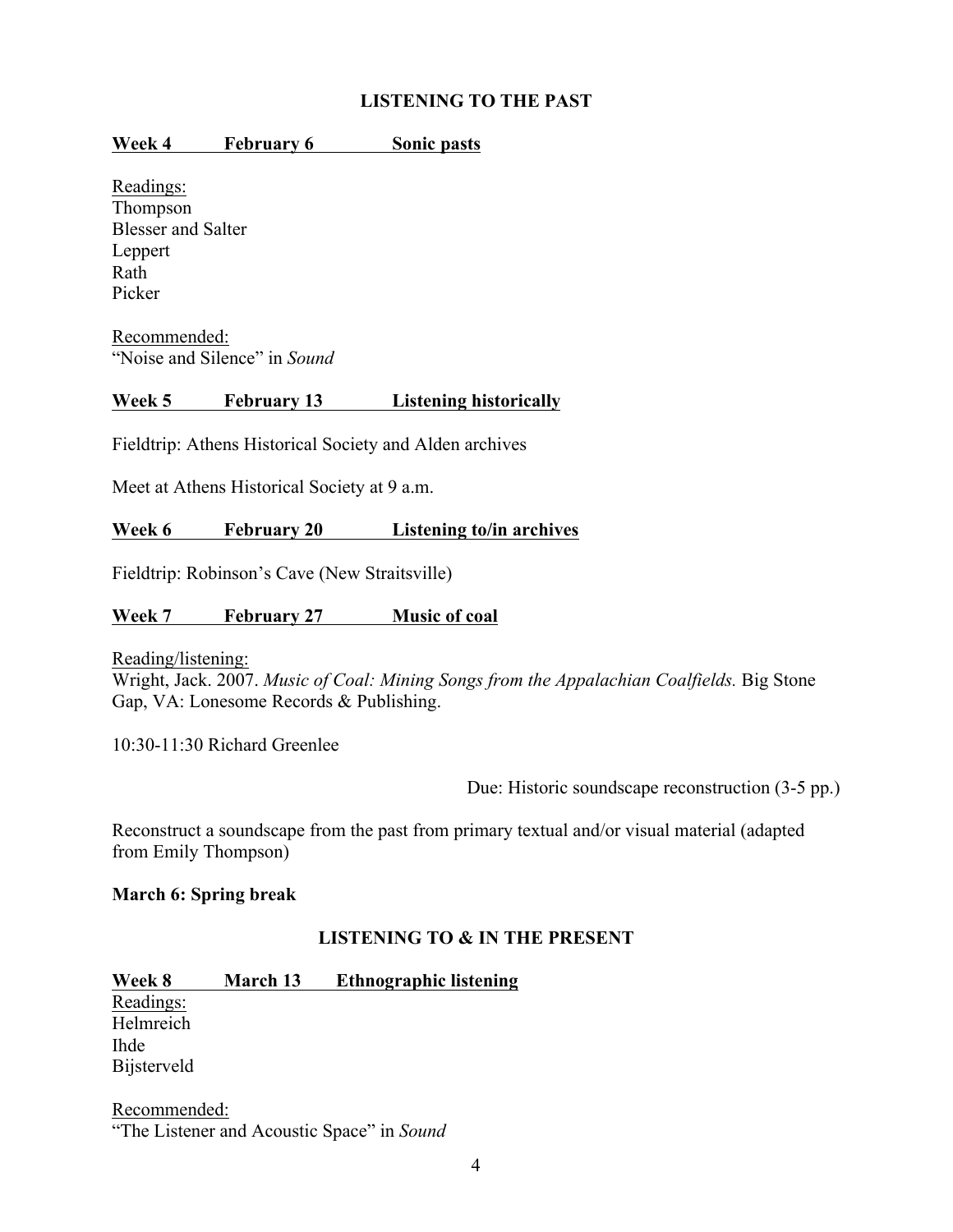## **Week 9 March 20 Materiality of sound and energy**

"The mechanical vibrations that can be interpreted as sound are able to travel through all forms of matter: gases, liquids, solids, and plasmas. The matter that supports the sound is called the medium. Sound cannot travel through a vacuum." (http://en.wikipedia.org/wiki/Sound)

Field trip: TBA (possibilities: engineering lab, acid mine drainage sites, power plant, mine...)

Readings: Goodman **Barthes** 

Recommended: "Bandwaves" in *Sound*

## **\*March 22, 2-5 p.m.: Coal Mine Museum (Buchtel) field trip, with IART 7407**

## **Week 10 March 27 Listening workshop**

Workshop with Robert Sember (Ultra-Red)

## **Week 11 April 3 Music and labor**

## **\*Screening:** *Follow Me Down* **(April 1)**

Reading: LaBelle

Shipley, Jesse Weaver and Marina Peterson. 2012. Audio Work: Labor, Value, and the Making of Musical Aesthetics. A Special Issue of *Journal of Popular Music Studies* 24(4). [Available through the library website. Read introduction and articles of your choice]

Due: Soundscape ethnography (3-5 pp.)

Listening is a way of paying attention and being present, both by people in the world and in conducting research. Start by listening, and listening to how people listen. Your soundscape ethnography might include social and environmental sounds, ways in which people orient themselves via the aural, how expertise is enacted through listening, or how attachments of kinship and friendship cohere around an attunement to sounds. (adapted from *JPMS* intro)

## **FINAL PROJECTS**

**Week 12 April 10** Draft presentation of project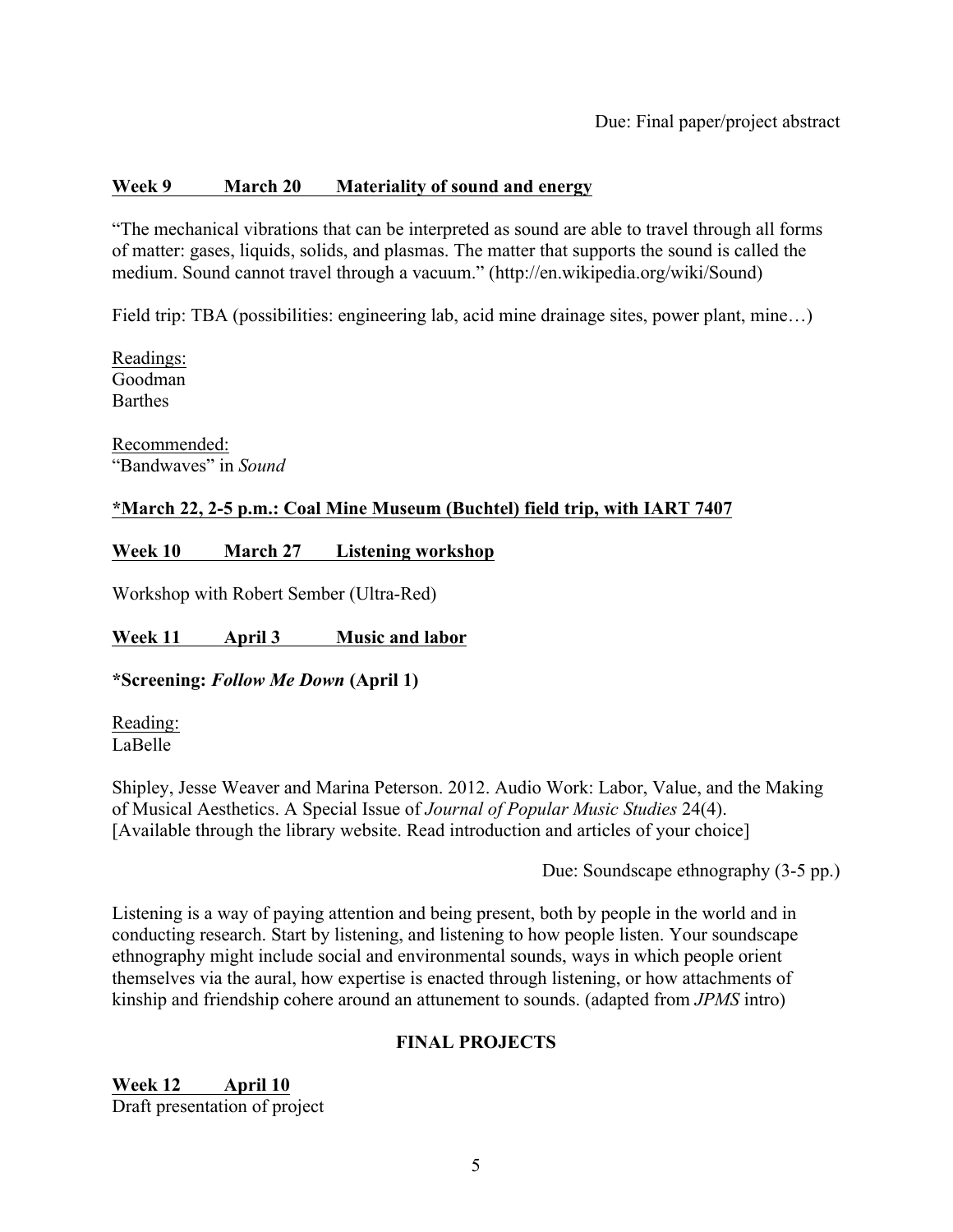# **Week 13 April 17**

Work day/individual meetings

## **Week 14 April 24**

Final presentations

\*Dee Heddon residency and walking workshops